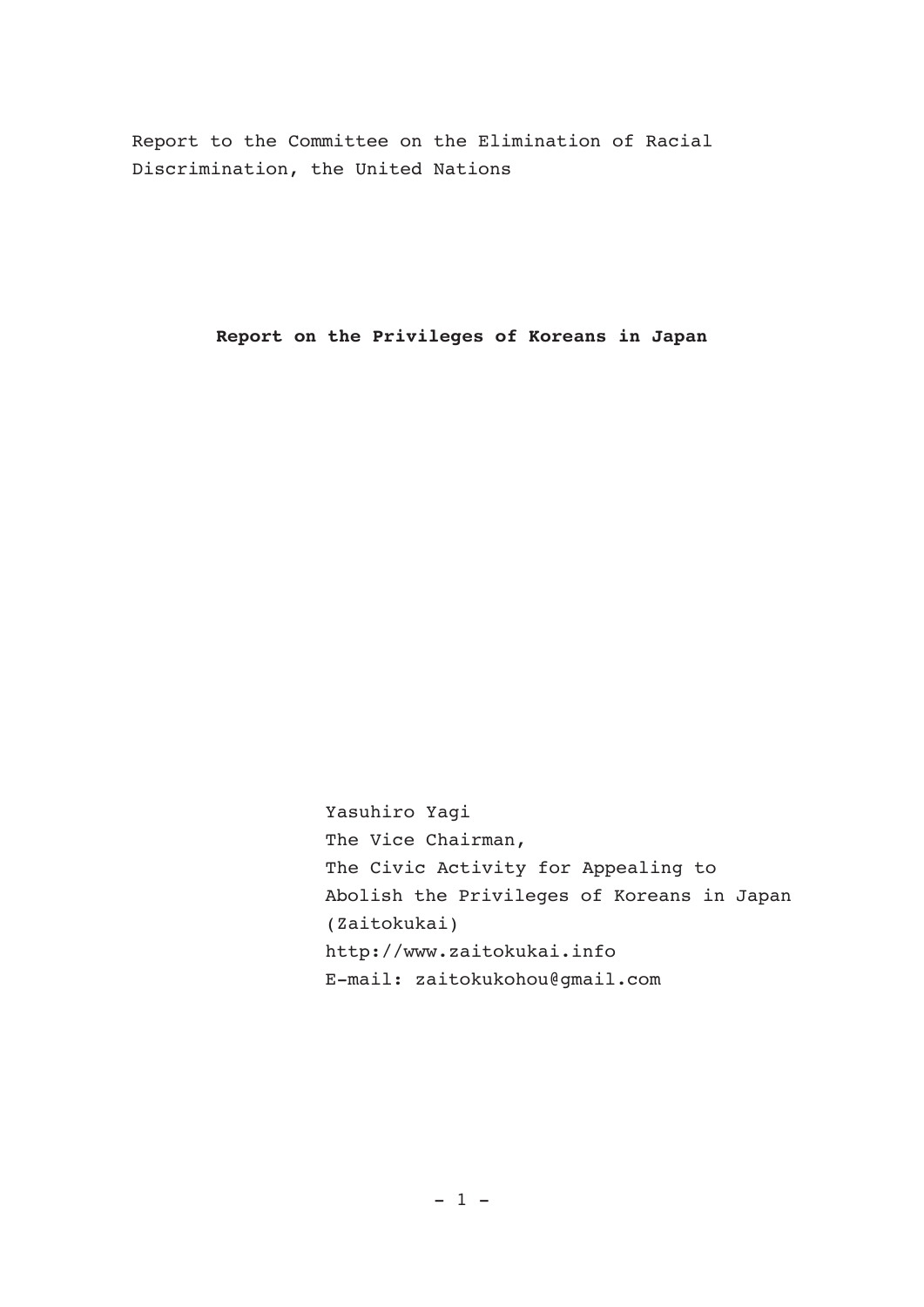## 1. Introduction

 Zaitokukai, The Civic Activity for Appealing to Abolish the Privileges of Korean in Japan was established in 2007, and we have appealed the same idea with the Section 4 of the Article 1 of the International Convention on the Elimination of All Forms of Racial Discrimination, that does not permit special measures of certain races. About 500,000 of Koreans currently live in Japan, and they say they are all descendants of people who were forcibly brought to Japan, which is not a fact. After the Greater East Asia War (the World War II, the Pacific War), the United Nations (UN) occupied Japan, and the Supreme Commander of the Allied Powers (SCAP), i.e. the UN, ordered Japan Government to take all Koreans in Japan back to Korea Peninsula. Japan Government prepared ships for the return, and many Koreans came back to the peninsula. However, hundreds of thousands Koreans remained in Japan disobeying the UN's instruction. In addition, at the same period a lot of Koreans illegally immigrated into Japan. All of the current Korean residents in Japan (not the general permanent residents of Koreans) are descendants of either of the above cases.

 Japan Government gave the rights of special permanent residences to the Koreans and Taiwanese in Japan, when the Treaty of Peace with Japan took effect in 1952. Koreans of the special permanent residents in Japan have special rights, i.e. privileges, which results in various forms of racial discrimination. We would like to report some of the actual figures of the discrimination, and mention the solutions of our proposals.

# 2. Issue of Pachinko

 Pachinko is a private gamble using a device like a recreational arcade game, and is only in Japan. Although all of the private gambles are prohibited by law in Japan, Pachinko has never been punished yet. There are many Pachinko parlors in every downtown in Japan, and therefore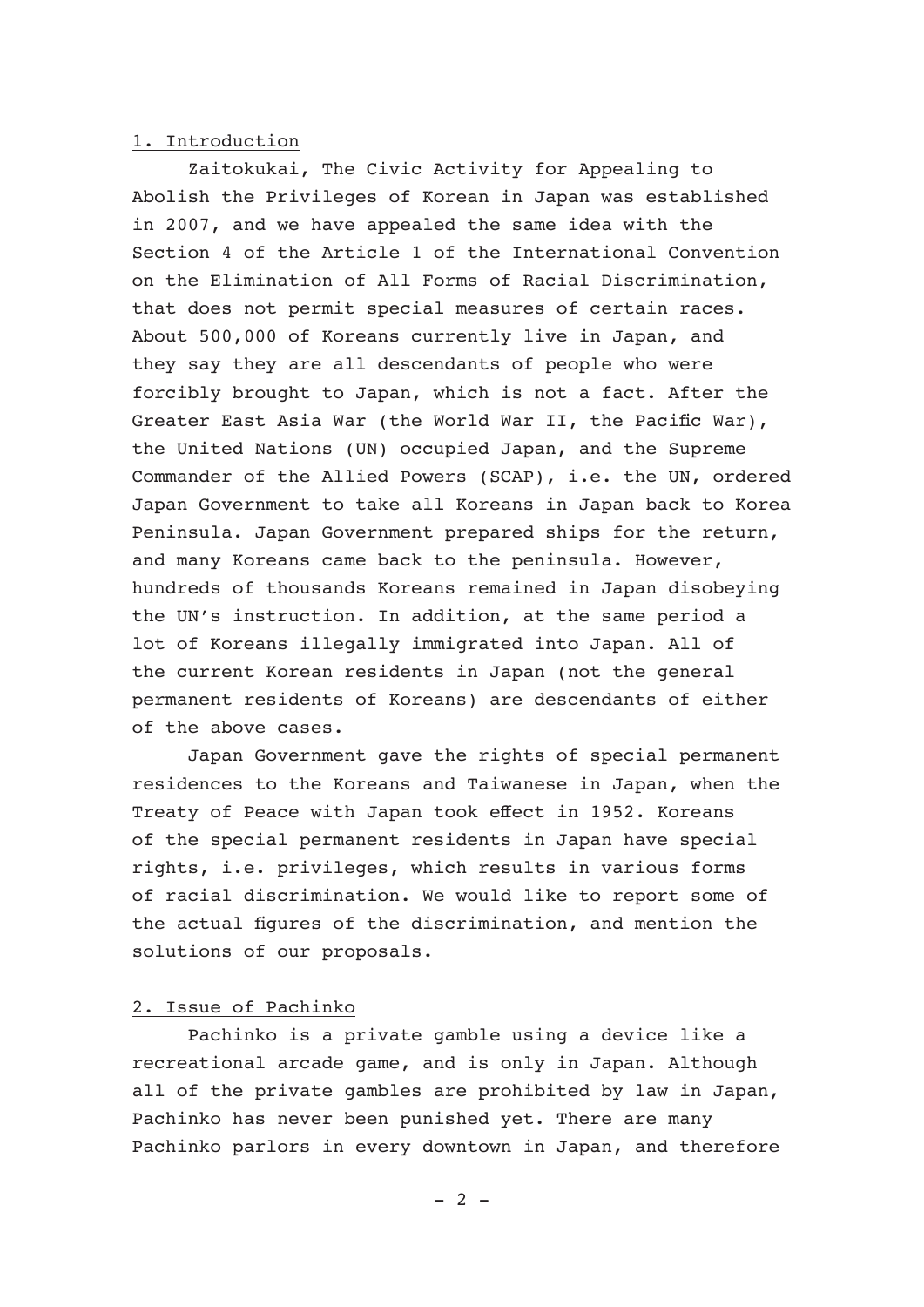under-age people can easily access the gamble parlors. This situation is harmful to the child's growth. Pathological gambling is recognized as a mental disease by the World Health Organization of UN, and there are more than five millions of the patients of the pathological gambling in Japan. They are caused by addictions to Pachinko without exceptions. We treat with the issue of Pachinko in this report because more than ninety percents of pachinkoaffiliates are held by the special permanent residents. Many Japanese patients of addictions to Pachinko are victims of the illegal gambles that are managed by foreigners.

 We propose solutions against the issue of Pachinko as follows:

a) Japan Government should introduce a bill of the restriction on gambles.

b) All gambles including Pachinko should be controlled by the state power and limited in locations.

c) At least, all gambling halls should be excluded from the two kilometers of the regions centered by either the railway stations or the trunk roads.

We expect that the Committee members propose the above solutions to the Japanese delegates. The restriction of Pachinko is also expected as an effective restraint of funding for the North Korean criminal groups that have caused hundreds of abductions.

## 3. Issue of mass media

 Not only in Japan, the mass media is the most powerful information transfer agency, and it has controlled public opinions for many years. The Act on the Protection of Specially Designated Secrets was opposed by many agencies of mass media, such as Asahi Newspaper, Mainichi Newspaper, and so on. They mentioned Mr. Takichi Nishiyama as a hero. However, Mr. Nishiyama, one journalist forcibly had sexual relations with a woman who worked in the Ministry of Foreign Affairs, threatened to expose her obscene experience, and illegally got secret information of the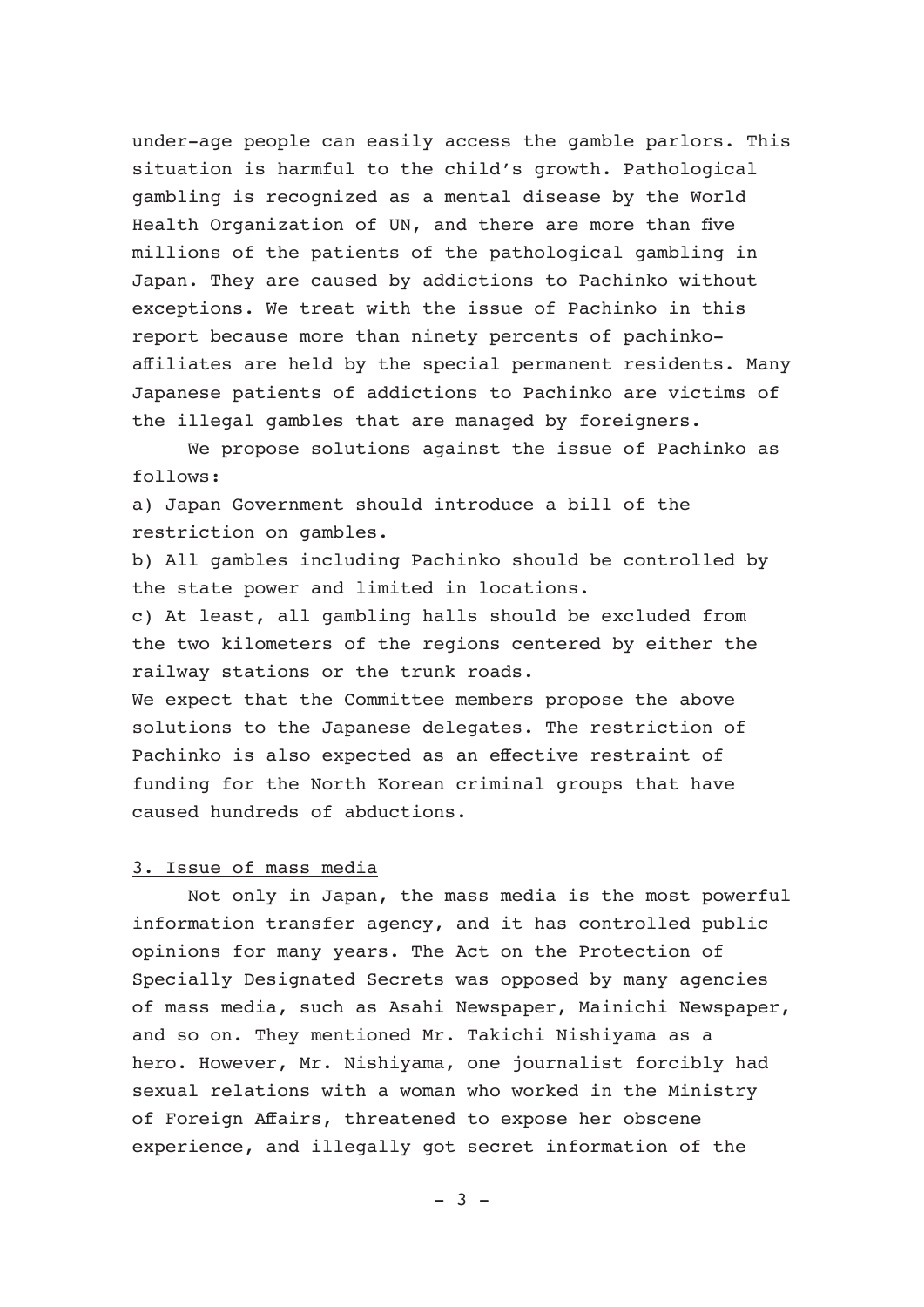Ministry. The Zaitokukai is always introduced as a hate speech group by the mass media in Japan. Recently, many Japanese people have opportunities to know misleading of the mass media, with the growth of the Internet service. They use bulletin board system, and are able to find out the truth that the mass media never report. Many people recognize Mr. Takichi Nishiyama as a sex criminal, and know the actual figures of the Zaitokukai. People in general can vigorously debate in the Internet environments, and refute the controlled public opinions by the mass media. Asahi weekly tabloid journal once insulted Mr. Hashimoto, the Mayor of Osaka-City by accusing his origin. Mr. Yoshifu Arita, a member of the House of Councillors joined the insult to write the article on the Twitter, and some journalists aggressively advertised it. The insult to Mr. Hashimoto spread rapidly like a hate speech. However, most of the Internet users in Japan protested against the article, and succeeded in getting the agency to admit the injustice of accusing one's origin.

 The Committee on the Elimination of Racial Discrimination previously recommended Japan Government repeatedly to accept the Article 4 of the International Convention on the Elimination of All Forms of Racial Discrimination. We do not think a country adopting the idea of the restriction of expression succeeded in eliminating discrimination. On the other hand in Japan, we accept statements even based on the Communism and the Nazism, and we can solve the problems of discrimination using fully the freedom of expression as well as Mr. Hashimoto's case. We propose to observe the fully using of the freedom of expression in Japan, i.e., not to recommend Japan to introduce the restriction of expression. We are able to get the justice point by using fully the freedom of expression, and by gathering various opinions publicly. The members of the Committee will find that the freedom of expression is only the way to solve discrimination. We believe Japan will be a good example.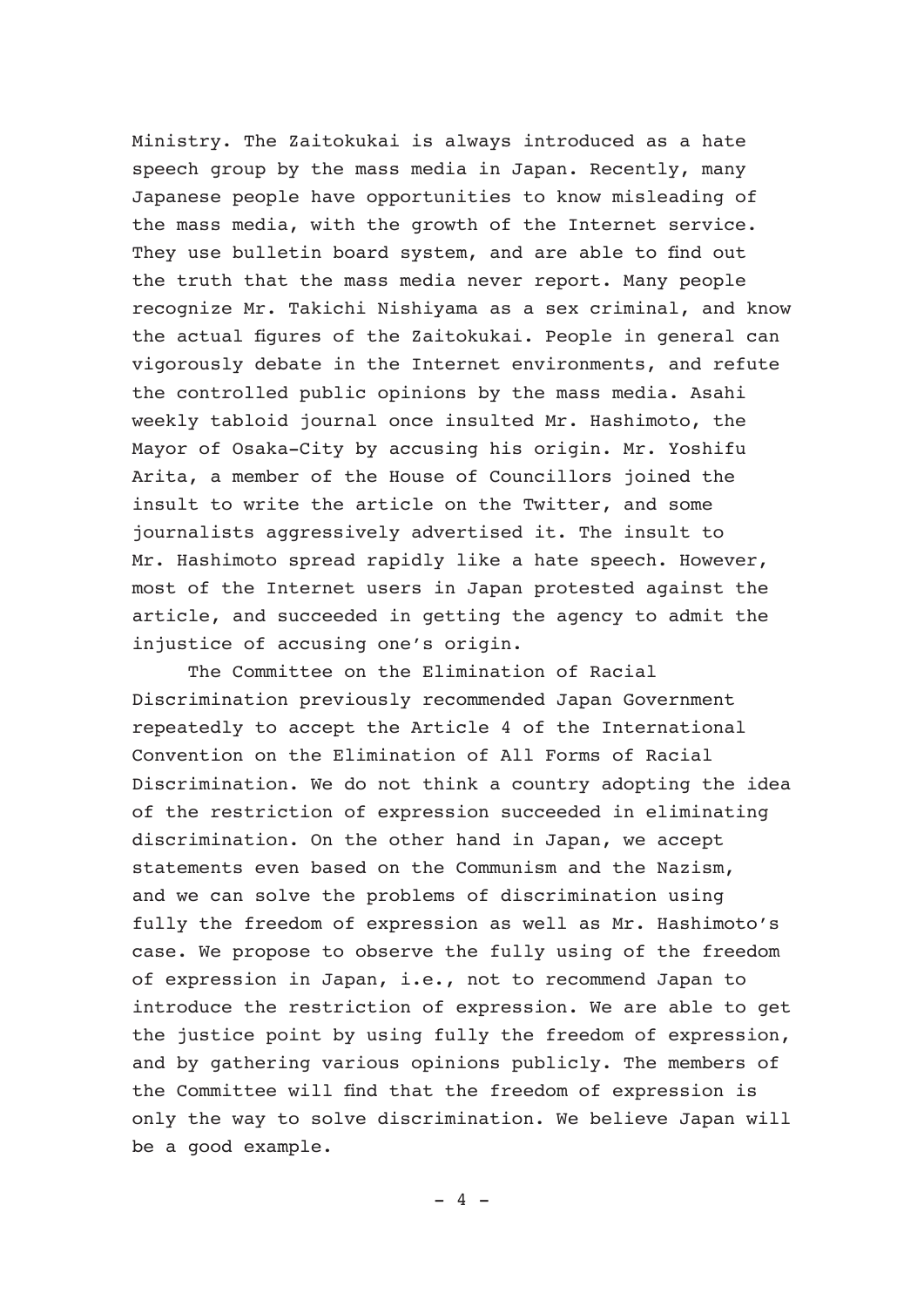#### 4. The fact of the Hate Speech Issue

 As mentioned above, the mass media in Japan report the Zaitokukai as a hate speech group without exceptions, although many people who use the Internet know the misleading. We perform demonstrations in order to appeal repealing of the special measures only for Koreans, restoring the public order, and so on. Some NGOs accuse us of taking hate speeches, however, the aggressive phrases like "Kill Koreans," "Cockroaches," etc. were expressed by some participants of the demonstrations, and therefore not the appeal points of the demonstrations. Recently we carried out demonstrations in Shin-Okubo (Korean Town) to accuse Korean criminal groups. Korean Towns in Japan are used as nests of the international criminal group, illegal prostitutes, drug dealers, underground bank clerks, etc. Photograph 1 is an evidence of human rights violation. We often find free magazines in Korean Towns, and those include advertisements for searching persons as shown in Photograph 1. The woman in this photograph was taken her identity card away from herself, and also her son was disclosed his name although he was under age when the advertisement was published.

 All of our demonstrations were permitted by applying to the police stations in advance; however, most of them were not performed smoothly due to violent obstructions by the counter action groups. The obstructions frequently caused by tattooed men as shown in Photograph 2, and all members of the counter action group send us signals of killing us as shown in Photograph 3. Tattoo is the symbol of gang in Japan, and it is often shown in the case of the threat by gangster. The serious problem is the violent obstructions of the anti-social groups were supported by authorities in Japan, such as some politicians (One of them is Mr. Arita as shown in Photograph 3), some scholastics, some critics, some lawyers, many leftist associations like the Human Rights Now, most of the mass media, and all of the Korean associations, i.e., General Association of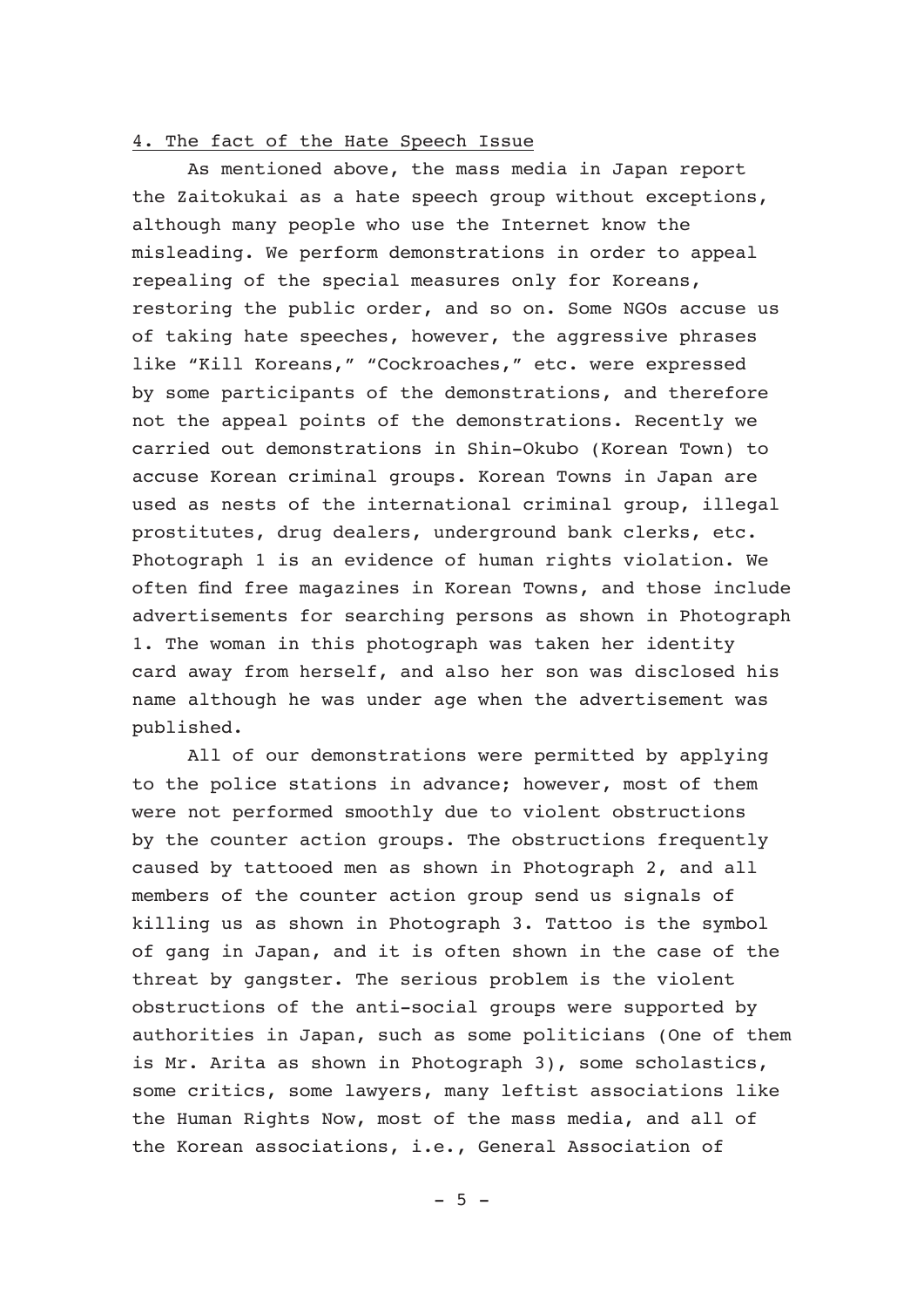Korean Residents (Chosoren) and Korean Residents Union in Japan (Mindan).



**Photograph 1** Advertisement for searching a woman



**Photograph 2** Tattooed men's threat



**Photograph 3** Manner of "anti-racism" appeal by counter action

 $- 6 -$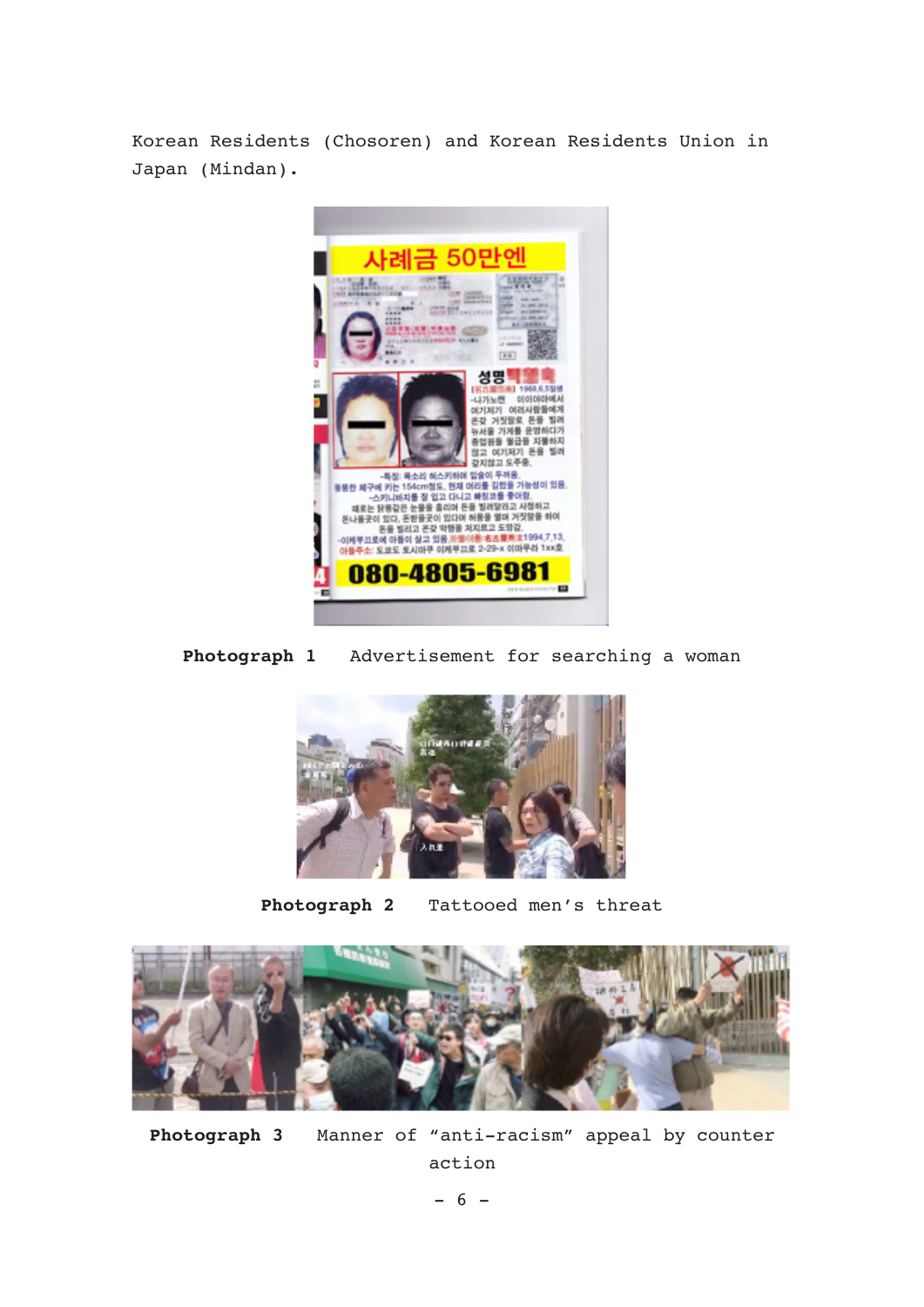Most of Koreans in Japan believe neither Chosoren nor Mindan. However, both of Chosoren and Mindan acts as the only representation of Koreans in Japan. Chosoren and Mindan are barbaric in common, and those have handled violent men like the current counter action members as mentioned above, in order to force their opinions on Koreans in Japan. Most of Koreans have completely been silenced for fear of the violence and the following secondary violence that is defined as one applying to themselves, their families and surroundings when they try to disclose the primary violence. Chosoren and Mindan have also handled politicians, scholastics, lawyers, the mass media, etc. in order to restrain on disclosing the violence. Sometimes the violence was against Japanese, and currently it is against the demonstrations of the Zaitokukai. Many Japanese and most Koreans know the actual figures of the Zaitokukai, and those of the Korean associations.

 In order to solve the "hate speech issue," we propose that Japan Government should regulate the violence of the anti-social counter action groups. We mentioned the necessity of the freedom of expression in the previous chapter, and we expect that the violent figures of the Korean associations will be disclosed by using fully the freedom of expression. Not only in Japan but also in world, all people should make an environment that all people can express without fear of any violence.

# 5. Issue of Korean school

 "Korean school" is not the usual school in law of Japan, and the lessons of Korean school are neither controlled publicly nor opened to the public. However, many municipalities give public subsidies to the local Korean schools. The SCAP, i.e. the UN forced Japan Government to disband the Korean schools during its occupation of Japan, because those were absolutely the nests of Korean rioters for disorder. The actual figures of the Korean schools do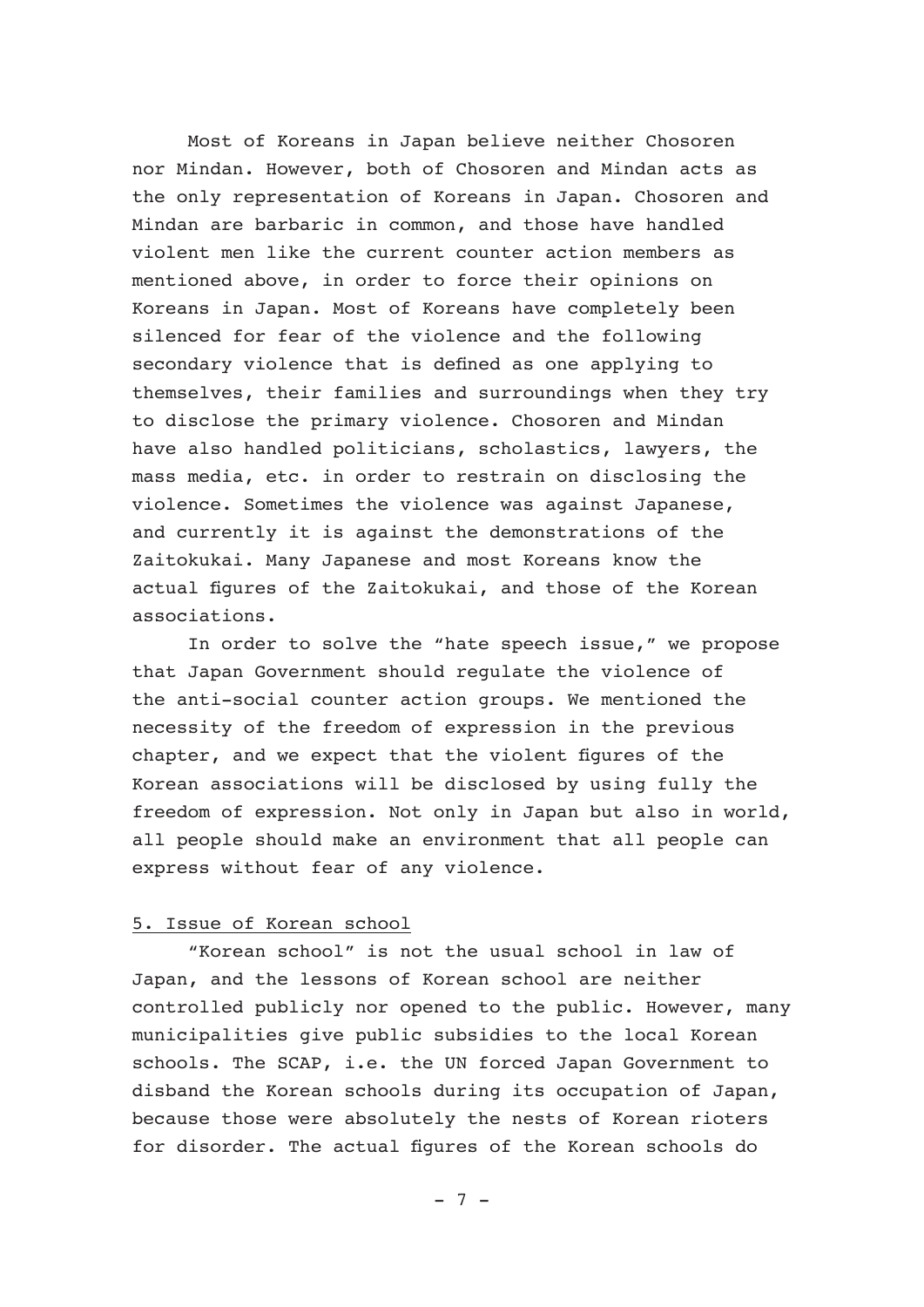not change, and the Korean schools are currently the nests of the criminals. For example, the headmasters of the Korean schools cooperate on the abductions of North Korea, deal with illegal drugs, and so on.

 The Kyoto Korean school occupied the Kanjinbashi Park exclusively for over fifty years, although the park had been set in front of the school for public use, not for private use. If a child who entered the park was non-Korean, he or she was always forced to get out of the park violently by the school stuffs. The neighborhoods were silenced for fear of the primary and secondary violence. The Korean school handled politicians, scholastics, lawyers, the mass media, etc. The neighborhoods repeatedly tried to claim the Kyoto City and the Kyoto Police Office to improve it, but all of the claims were overruled. All of the Kyoto citizens except for the Koreans could not use the Kanjinbashi Park, and they must pay tax including costs for the maintenance of the park. On December 4, 2009, some members of the Zaitokukai protested to the Korean school. The purpose of the protection was to claim the school stuffs to use legally the Kanjinbashi Park. We performed following two demonstrations to appeal the neighborhoods to act for improving it. They again claimed against the Kyoto City, and the park is at present available to use equally for all people, all citizens and all races. The Zaitokukai and the neighbors are satisfied with the current situation of the park, and never want to return it to the previous racial discriminatory form.

We propose solutions against the issue of Korean school as follows:

a) Japan Government should faithfully put the previous order of the UN into practice to disband the Korean schools.

b) At least, any municipalities in Japan should not give public subsidies to the local Korean schools until the criminals of the headmasters are punished. c) The Committee on the Elimination of Racial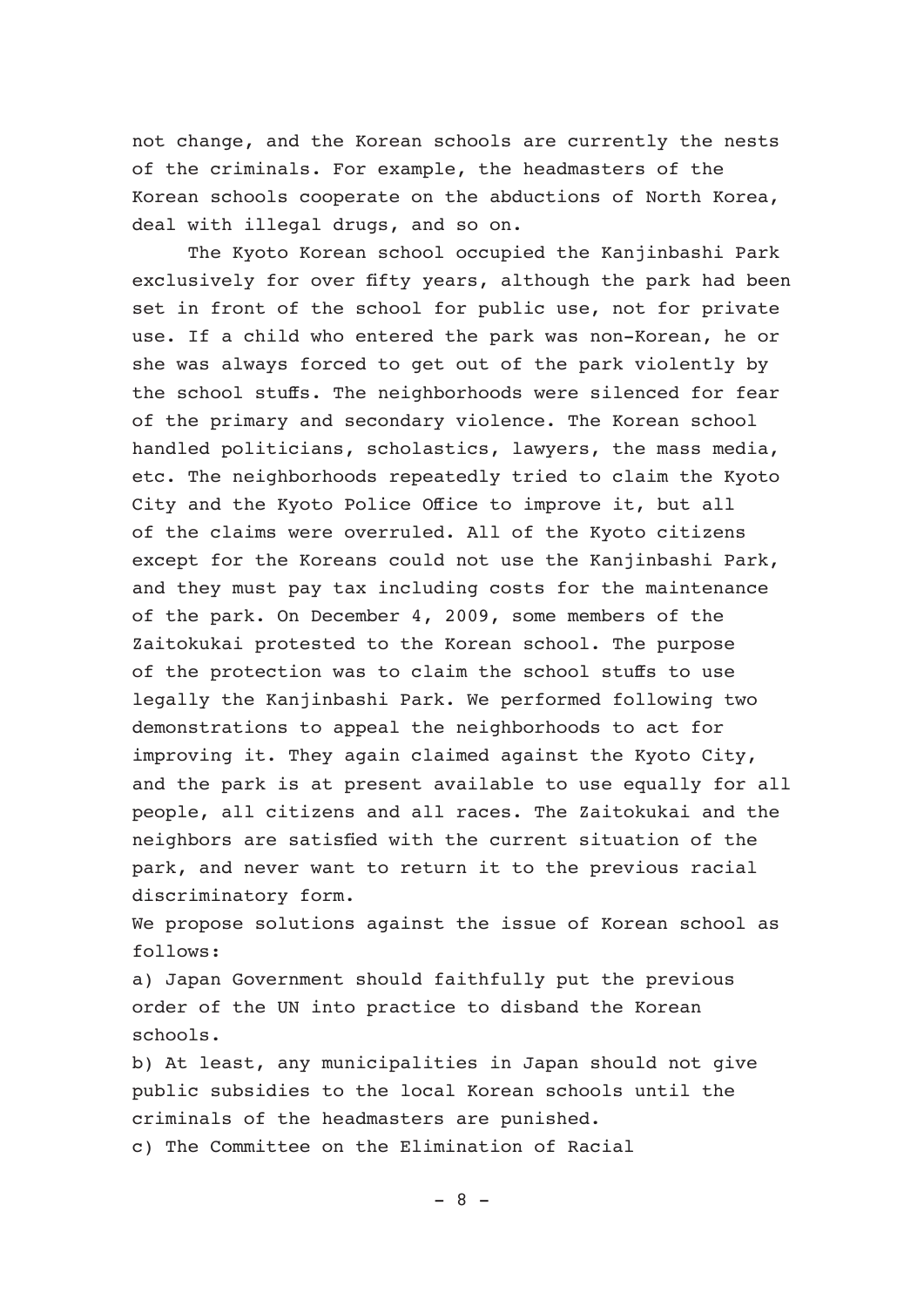Discrimination should recognize that the exclusively use of the Kanjinbashi Park by the Kyoto Korean school is one unacceptable case of racial discrimination, on the basis of the Article 1 of the International Convention on the Elimination of All Forms of Racial Discrimination. The case of the Kanjinbashi Park is applied to one form of racial discrimination, i.e. exclusion defined in the Article 1. Since the committee has not treat with this issue, in Japan only the Zaitokukai is accused of the "hate speech," and the Korean school is not done of the racial discrimination. The protest action of the Zaitokukai aimed at dissolving the discriminatory situation. However, the action for dissolving discrimination is not recognized generally as it, and the perpetrator of the illegal occupation is done as a victim of the racial discrimination. We expect the committee's fair judgments and right statements.

#### 6. Movements for Abolishing the Koreans' Privileges

 The Zaitokukai has appealed to abolish the privileges of the special permanent residents of Koreans in Japan, and this resulted in a movement of revising rights and duties for them. The special permanent residents of Koreans are currently restricted in rights and duties as citizens of South Korea. Prime Minister Kan promised them to register as citizens of South Korea within three years. If all the special permanent residents of Koreans in Japan get rights and duties as citizens of South Korea, they do not need the current privileges. Therefore, the Zaitokukai entirely supports the promise and wants to assist the registration in Korea. We propose that the committee should recommend both Japan and Korea Governments to cooperate with NGOs and to carry out the registration smoothly. We expect the best result.

# 7. Summary

We list issues of Pachinko, mass media, hate speech,

 $-9 -$